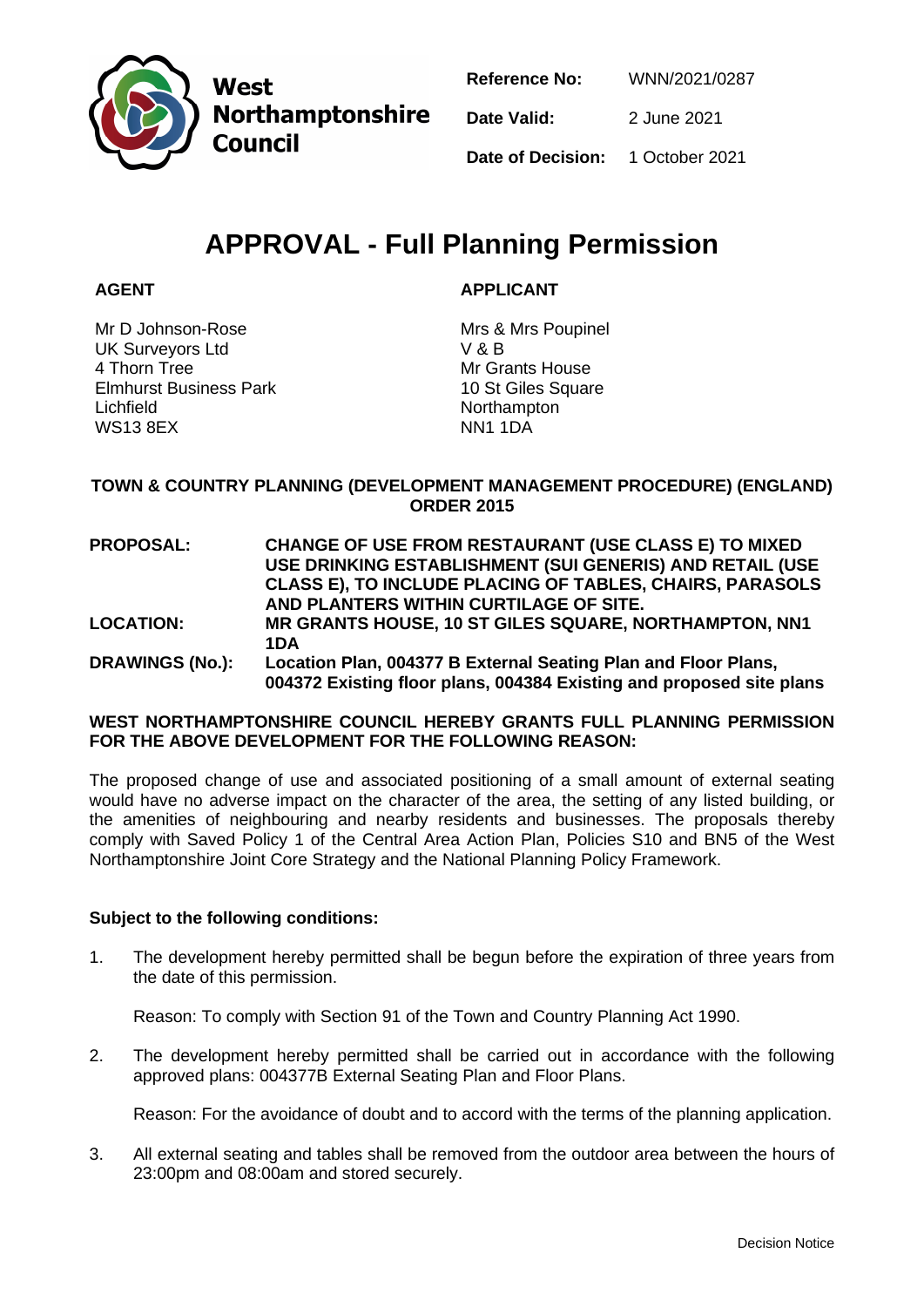Reason: To protect the amenities of nearby occupants and for the prevention of crime and disorder, in accordance with Policy BN9 of the West Northamptonshire Joint Core Strategy.

4. The premises shall be open only between the hours of 09:00 and 24:00 on any day.

Reason: In the interests of the amenities of the occupiers of nearby properties in accordance with Policy BN9 of the West Northamptonshire Joint Core Strategy.

5. The practice of "bottling out" shall not take place between the hours of 23:00 and 08:00.(Note, Bottling out is the tipping of empty bottles or cans into refuse bins.)

Reason: In the interests of the amenities of the occupiers of nearby properties in accordance with Policy BN9 of the West Northamptonshire Joint Core Strategy.

6. No amplified sound, music or speakers shall be used outside the premises nor positioned or used to provide sound to the outside area.

Reason: In the interests of the amenities of the occupiers of nearby properties in accordance with Policy BN9 of the West Northamptonshire Joint Core Strategy.

**Jim Newton Assistant Director Economic Growth & Regeneration Planning Service**

#### **IMPORTANT NOTES:**

**The Local Planning Authority has worked positively and proactively with the applicant to seek solutions to problems arising from the application and as such planning permission/consent is granted on the basis of amendments to the originally submitted application.**

**Please note that any works carried out without compliance with the conditions attached to this approval will be entirely at the risk of the persons involved and may result in formal action being taken by the Local Planning Authority.**

**End of Decision.**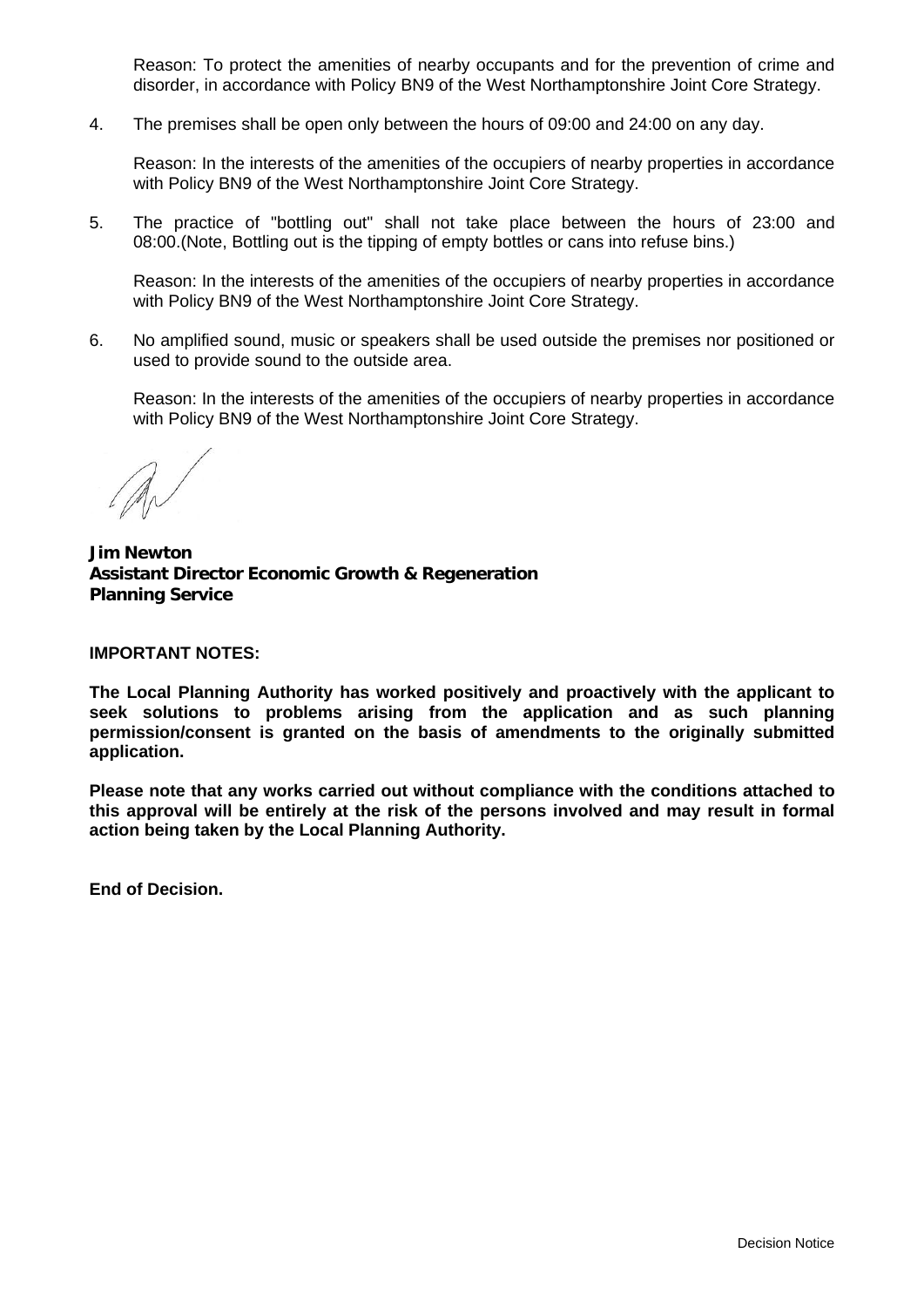#### **Appeals to the Secretary of State**

If you are aggrieved by the decision of your local planning authority to refuse permission for the proposed development or to grant it subject to conditions, then you can appeal to the Secretary of State under section 78 of the Town and Country Planning Act 1990.

If this is a decision on a planning application relating to the same or substantially the same land and development as is already the subject of an enforcement notice, if you want to appeal against your local planning authority's decision on your application, then you must do so within 28 days of the date of this notice.

If an enforcement notice is served relating to the same or substantially the same land and development as in your application and if you want to appeal against your local planning authority's decision on your application, then you must do so within: 28 days of the date of service of the enforcement notice, or within 6 months of the date of this notice, whichever period expires earlier.

If you want to appeal against your local planning authority's decision then you must do so within 6 months of the date of this notice.

Appeals can be made online at: **https://www.gov.uk/planning-inspectorate**. If you are unable to access the online appeal form, please contact the Planning Inspectorate to obtain a paper copy of the appeal form on tel: 0303 444 5000.

The Secretary of State can allow a longer period for giving notice of an appeal but will not normally be prepared to use this power unless there are special circumstances which excuse the delay in giving notice of appeal.

The Secretary of State need not consider an appeal if it seems to the Secretary of State that the local planning authority could not have granted planning permission for the proposed development or could not have granted it without the conditions they imposed, having regard to the statutory requirements, to the provisions of any development order and to any directions given under a development order.

If you intend to submit an appeal that you would like examined by inquiry then you must notify the Local Planning Authority and Planning Inspectorate (inquiryappeals@planninginspectorate.gov.uk) at least 10 days before submitting the appeal. Further details are on GOV.UK.

# **Purchase Notices**

If either the local planning authority or The Secretary of State refuses permission to develop land or grants it subject to conditions, the owner may claim that he can neither put the land to a reasonably beneficial use in its existing state nor can he render the land capable of a reasonably beneficial use by the carrying out of any development which has been or would be permitted.

In these circumstances, the owner may serve a purchase notice on the Council. This notice will require the Council to purchase his interest in the land in accordance with the provisions of part IV of the Town and Country Planning Act, 1990.

# **Compensation**

In certain circumstances compensation may be claimed from the local planning authority if permission is refused or granted subject to conditions by The Inspectorate on appeal or on reference of the application to him.

These circumstances are set out in sections 114 and related provisions of the Town and Country Planning Act, 1990.